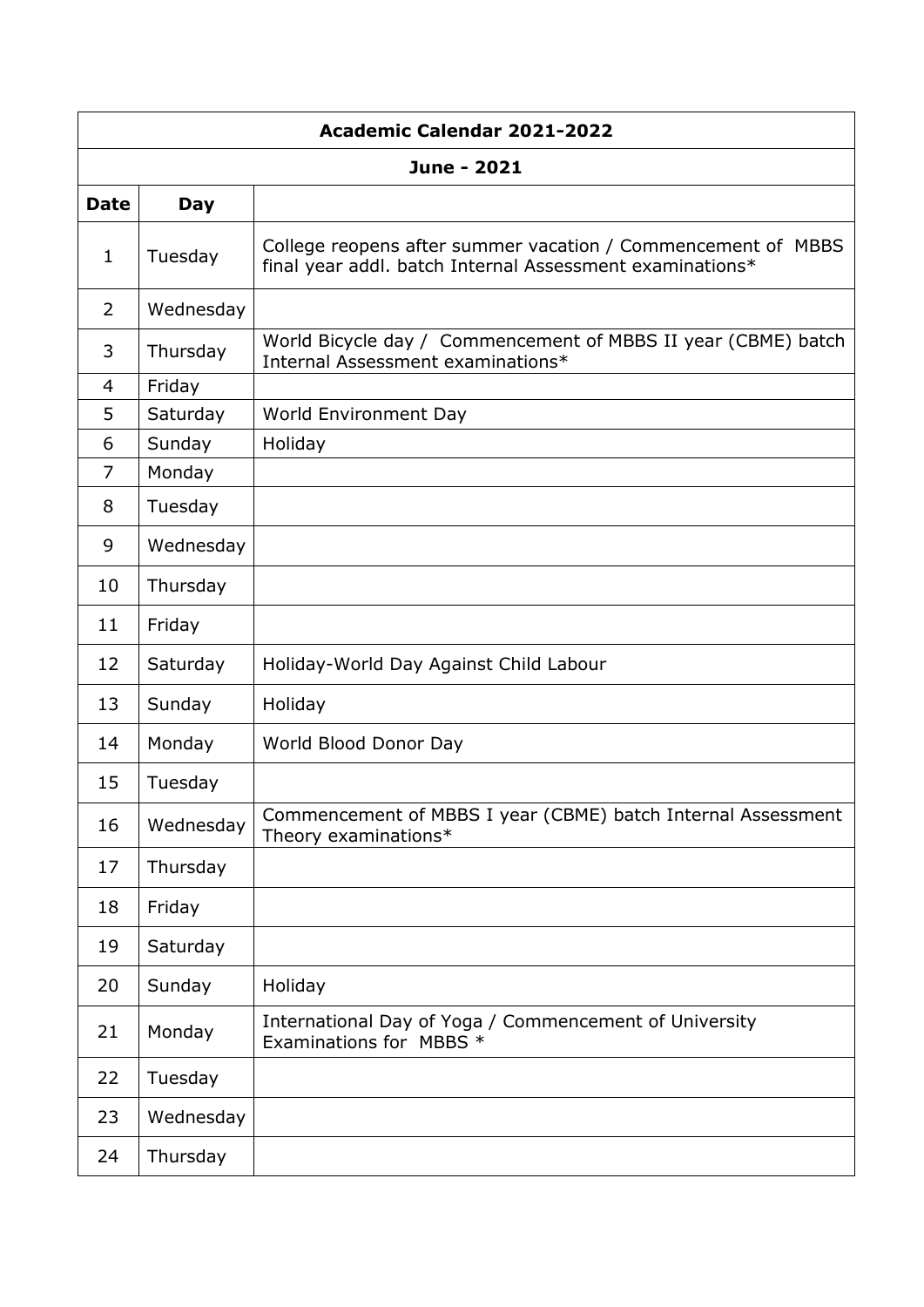| 25 | Friday    |                                                              |
|----|-----------|--------------------------------------------------------------|
| 26 | Saturday  | International Day Against Drug Abuse and Illicit Trafficking |
| 27 | Sunday    | Holiday                                                      |
| 28 | Monday    | Commencement of University Examinations for PG MD/MS *       |
| 29 | Tuesday   |                                                              |
| 30 | Wednesday |                                                              |
|    |           | * Tentaive Schedule                                          |

| <b>July - 2021</b> |            |                                     |
|--------------------|------------|-------------------------------------|
| <b>Date</b>        | <b>Day</b> |                                     |
| $\mathbf{1}$       | Thursday   | National Doctors day                |
| 2                  | Friday     |                                     |
| 3                  | Saturday   |                                     |
| $\overline{4}$     | Sunday     | Holiday                             |
| 5                  | Monday     |                                     |
| 6                  | Tuesday    |                                     |
| $\overline{7}$     | Wednesday  |                                     |
| 8                  | Thursday   |                                     |
| 9                  | Friday     |                                     |
| 10                 | Saturday   | Holiday                             |
| 11                 | Sunday     | Holiday / World Population Day      |
| 12                 | Monday     |                                     |
| 13                 | Tuesday    |                                     |
| 14                 | Wednesday  |                                     |
| 15                 | Thursday   |                                     |
| 16                 | Friday     |                                     |
| 17                 | Saturday   | World Day for International Justice |
| 18                 | Sunday     | Holiday                             |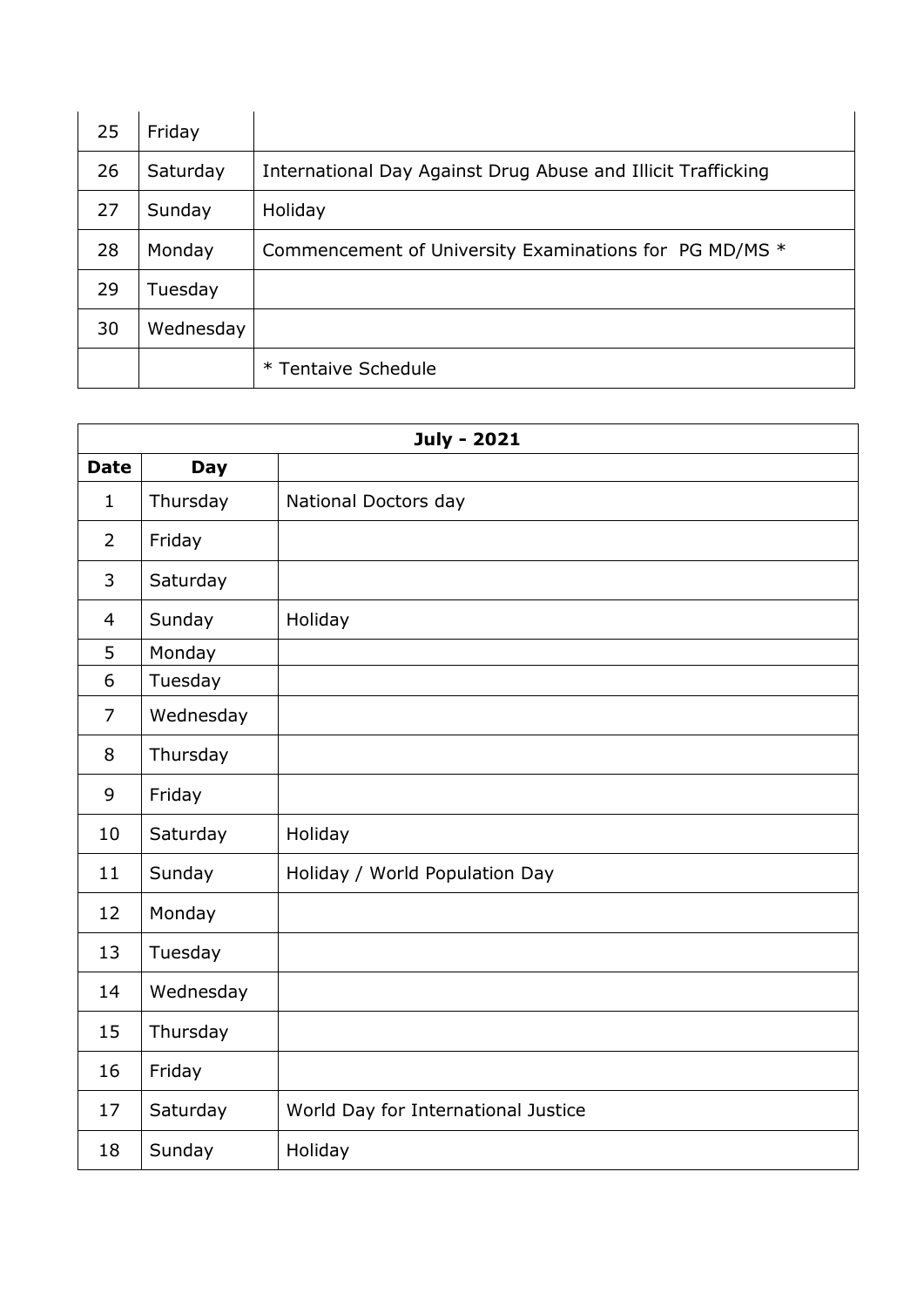| 19 | Monday    |                                                                                                         |
|----|-----------|---------------------------------------------------------------------------------------------------------|
| 20 | Tuesday   |                                                                                                         |
| 21 | Wednesday |                                                                                                         |
| 22 | Thursday  | National Flag Adoption Day                                                                              |
| 23 | Friday    |                                                                                                         |
| 24 | Saturday  |                                                                                                         |
| 25 | Sunday    | Holiday                                                                                                 |
| 26 | Monday    | Commencement of MBBS II year III year and Final year regular<br>batch Internal Assessment examinations* |
| 27 | Tuesday   |                                                                                                         |
| 28 | Wednesday | World Hepatitis Day                                                                                     |
| 29 | Thursday  |                                                                                                         |
| 30 | Friday    |                                                                                                         |
| 31 | Saturday  |                                                                                                         |
|    |           | * Tentaive Schedule                                                                                     |

| <b>August - 2021</b> |            |                                                                                           |
|----------------------|------------|-------------------------------------------------------------------------------------------|
| Date                 | <b>Day</b> |                                                                                           |
| $\mathbf{1}$         | Sunday     | Holiday / World Breast Feeding Week (1st to 7th August)                                   |
| $\overline{2}$       | Monday     |                                                                                           |
| 3                    | Tuesday    |                                                                                           |
| 4                    | Wednesday  |                                                                                           |
| 5                    | Thursday   |                                                                                           |
| 6                    | Friday     |                                                                                           |
| $\overline{7}$       | Saturday   |                                                                                           |
| 8                    | Sunday     | Holiday                                                                                   |
| 9                    | Monday     |                                                                                           |
| 10                   | Tuesday    | Commencement of MBBS I year and II year (CBME abtch) Internal<br>Assessment examinations* |
| 11                   | Wednesday  |                                                                                           |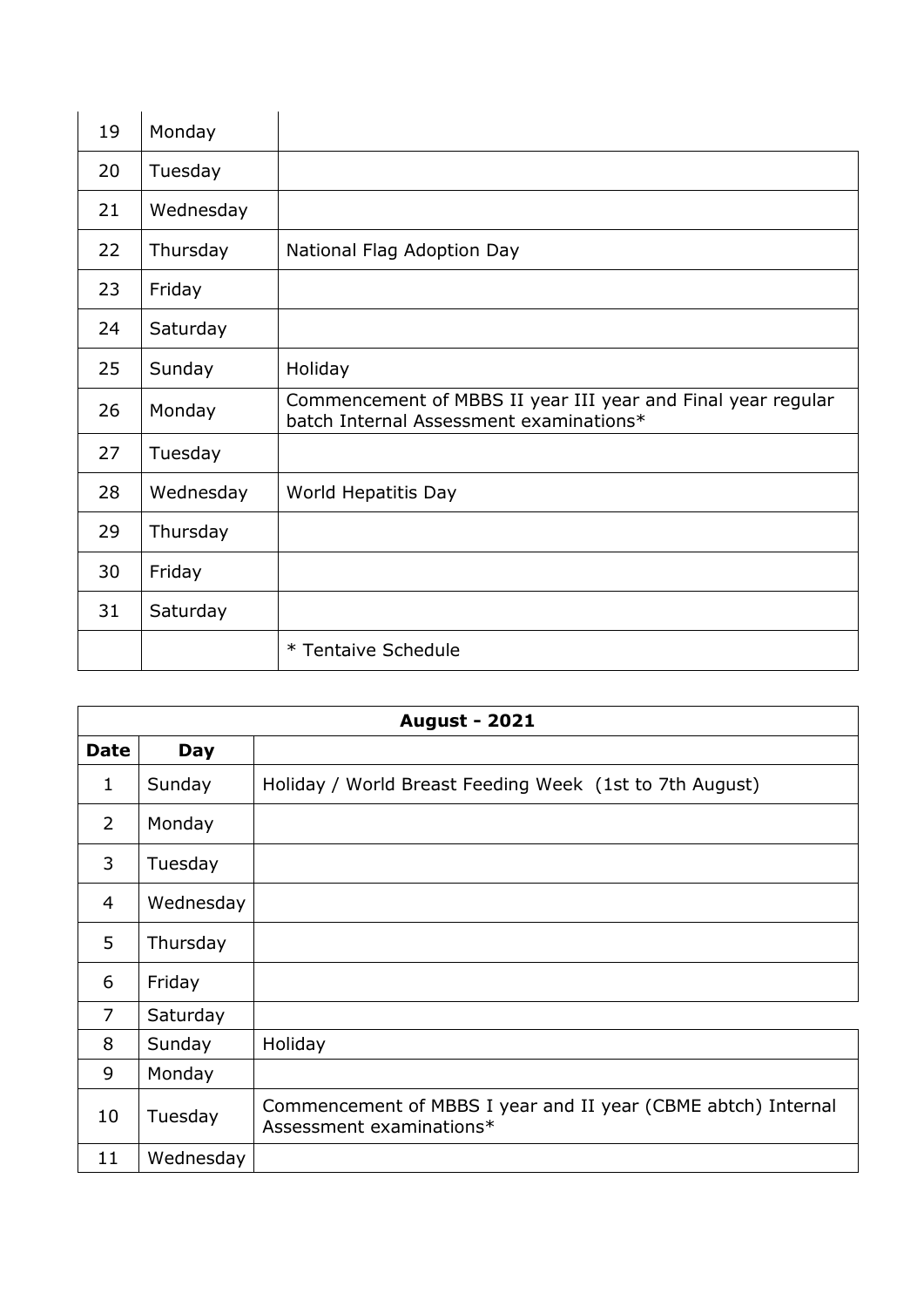| 12 | Thursday  | <b>International Youth Day</b>                                 |
|----|-----------|----------------------------------------------------------------|
| 13 | Friday    | <b>Organ Donation Day</b>                                      |
| 14 | Saturday  | Holiday                                                        |
| 15 | Sunday    | Independence Day - Holiday                                     |
| 16 | Monday    |                                                                |
| 17 | Tuesday   |                                                                |
| 18 | Wednesday |                                                                |
| 19 | Thursday  | World Photography Day                                          |
| 20 | Friday    | Sadbhavana Diwas                                               |
| 21 | Saturday  | World Senior Citizens Day                                      |
| 22 | Sunday    |                                                                |
| 23 | Monday    |                                                                |
| 24 | Tuesday   |                                                                |
| 25 | Wednesday | National Eye Donation Fortnight (25th August to 8th September) |
| 26 | Thursday  | Women's Equality Day                                           |
| 27 | Friday    |                                                                |
| 28 | Saturday  |                                                                |
| 29 | Sunday    | Holiday / National Sports Day                                  |
| 30 | Monday    |                                                                |
| 31 | Tuesday   |                                                                |
|    |           | * Tentaive Schedule                                            |

| September - 2021 |           |                                                                                                             |
|------------------|-----------|-------------------------------------------------------------------------------------------------------------|
| <b>Date</b>      | Day       |                                                                                                             |
|                  | Wednesday | National nutrition week (1st to 7th September) / Commencement<br>of University Examinations for PG DM/M.Ch* |
|                  | Thursday  |                                                                                                             |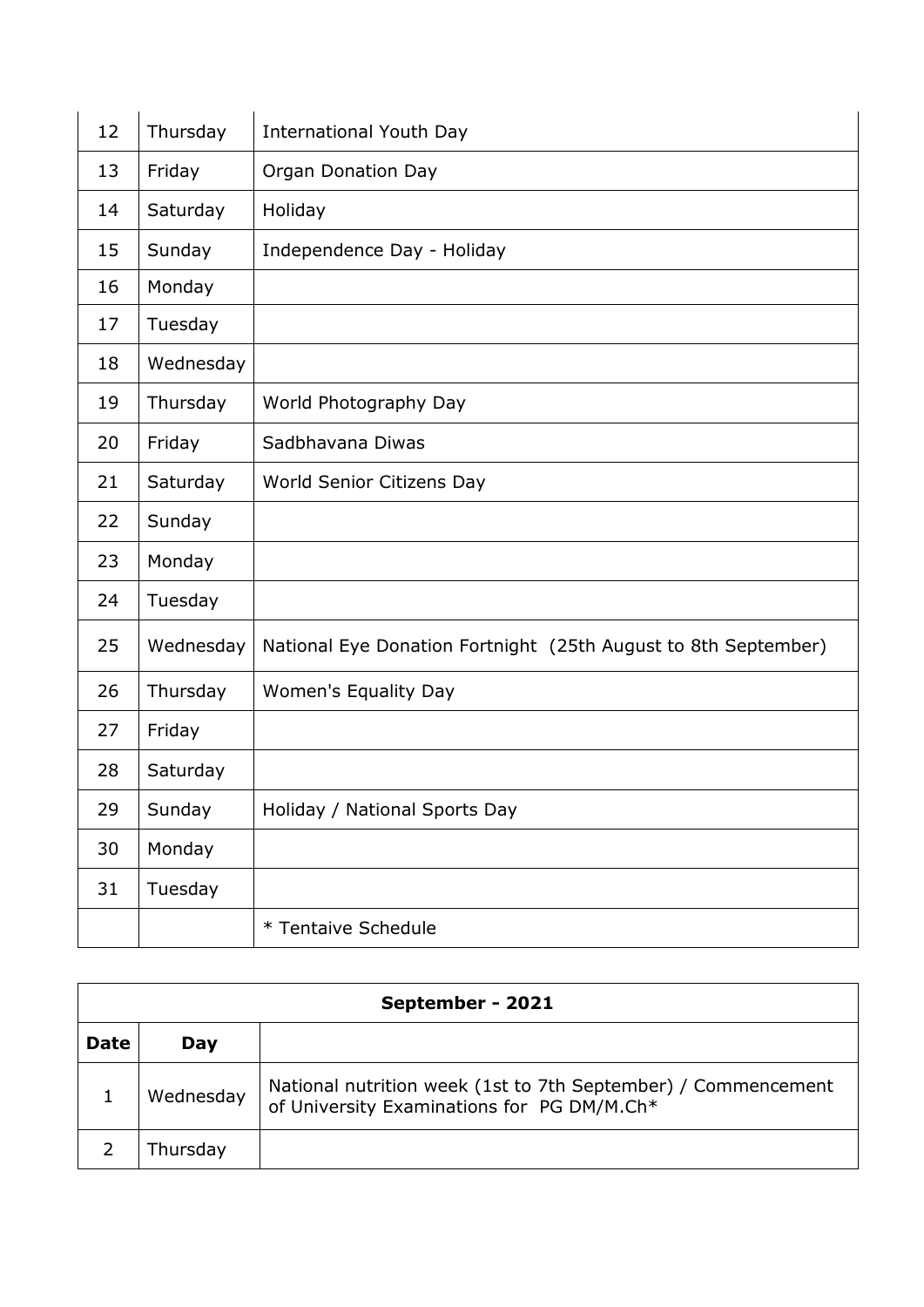| 3              | Friday    |                                                                                        |
|----------------|-----------|----------------------------------------------------------------------------------------|
| $\overline{4}$ | Saturday  |                                                                                        |
| 5              | Sunday    | Holiday / Teachers day                                                                 |
| 6              | Monday    | Commencement of PGDCE course 2021-22 batch*                                            |
| $\overline{7}$ | Tuesday   |                                                                                        |
| 8              | Wednesday | <b>International Literacy Day</b>                                                      |
| 9              | Thursday  |                                                                                        |
| 10             | Friday    | Vinayakar Chathurthi - Holiday / World Suicide Prevention Day /<br>World First Aid Day |
| 11             | Saturday  | Holiday                                                                                |
| 12             | Sunday    | Holiday                                                                                |
| 13             | Monday    |                                                                                        |
| 14             | Tuesday   |                                                                                        |
| 15             | Wednesday |                                                                                        |
| 16             | Thursday  |                                                                                        |
| 17             | Friday    |                                                                                        |
| 18             | Saturday  |                                                                                        |
| 19             | Sunday    | Holiday                                                                                |
| 20             | Monday    |                                                                                        |
| 21             | Tuesday   | World Alzheimer's Day                                                                  |
| 22             | Wednesday |                                                                                        |
| 23             | Thursday  |                                                                                        |
| 24             | Friday    |                                                                                        |
| 25             | Saturday  | World Pharmacists Day                                                                  |
| 26             | Sunday    | Holiday - World Contraception Day / World Deaf Day (Last Sunday)                       |
| 27             | Monday    | World Tourism Day                                                                      |
| 28             | Tuesday   |                                                                                        |
| 29             | Wednesday | World Heart Day                                                                        |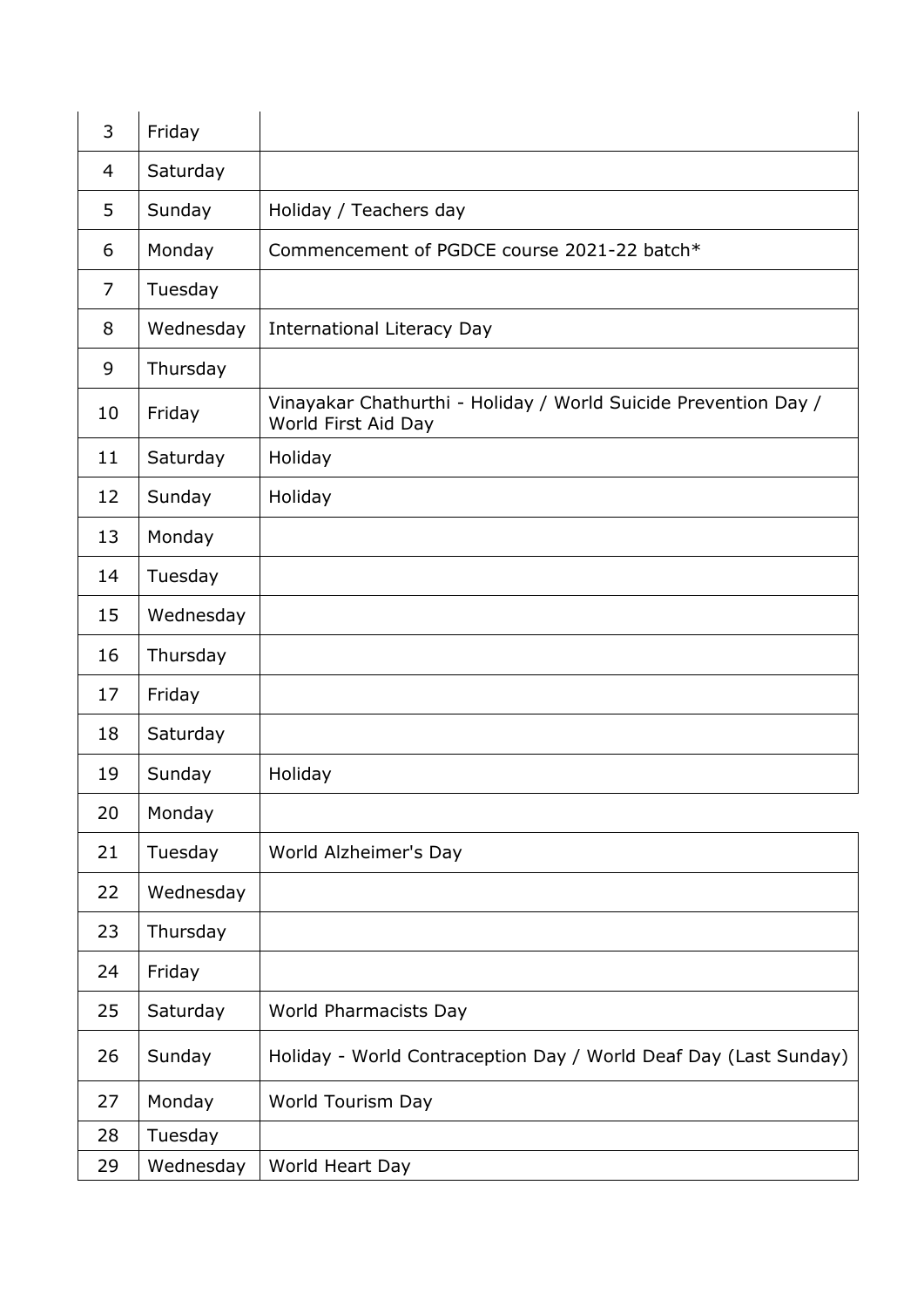| 30 | Thursday |                     |
|----|----------|---------------------|
|    |          | * Tentaive Schedule |

|                | October - 2021 |                                                                                                                                            |  |
|----------------|----------------|--------------------------------------------------------------------------------------------------------------------------------------------|--|
| <b>Date</b>    | Day            |                                                                                                                                            |  |
| $\mathbf 1$    | Friday         | International Day for Elderly people                                                                                                       |  |
| $\overline{2}$ | Saturday       | Gandhi Jayanthi / Lal Bahadur Shastri Jayanthi - Holiday / Anti<br>Untouchability week (2nd to 8th October)                                |  |
| 3              | Sunday         | Holiday                                                                                                                                    |  |
| 4              | Monday         | World Animal Day / Commencement of MBBS III year and Final<br>year regular batch Internal Assessment examinations*                         |  |
| 5              | Tuesday        | World Teachers day                                                                                                                         |  |
| 6              | Wednesday      |                                                                                                                                            |  |
| 7              | Thursday       |                                                                                                                                            |  |
| 8              | Friday         |                                                                                                                                            |  |
| 9              | Saturday       | Holiday                                                                                                                                    |  |
| 10             | Sunday         | Holiday/ World Mental Health Day                                                                                                           |  |
| 11             | Monday         | Commencement of MBBS I year and II year (CBME batch), II year<br>addl. batch and III year addl. batch Internal Assessment<br>examinations* |  |
| 12             | Tuesday        |                                                                                                                                            |  |
| 13             | Wednesday      |                                                                                                                                            |  |
| 14             | Thursday       | Ayutha Pooja / Holiday                                                                                                                     |  |
| 15             | Friday         | World Students Day/Birth anniversary of Dr.APJ Abdul Kalam                                                                                 |  |
| 16             | Saturday       | World Food Day                                                                                                                             |  |
| 17             | Sunday         | Holiday / International Day for the Eradication of Poverty                                                                                 |  |
| 18             | Monday         |                                                                                                                                            |  |
| 19             | Tuesday        |                                                                                                                                            |  |
| 20             | Wednesday      |                                                                                                                                            |  |
| 21             | Thursday       |                                                                                                                                            |  |
| 22             | Friday         |                                                                                                                                            |  |
| 23             | Saturday       |                                                                                                                                            |  |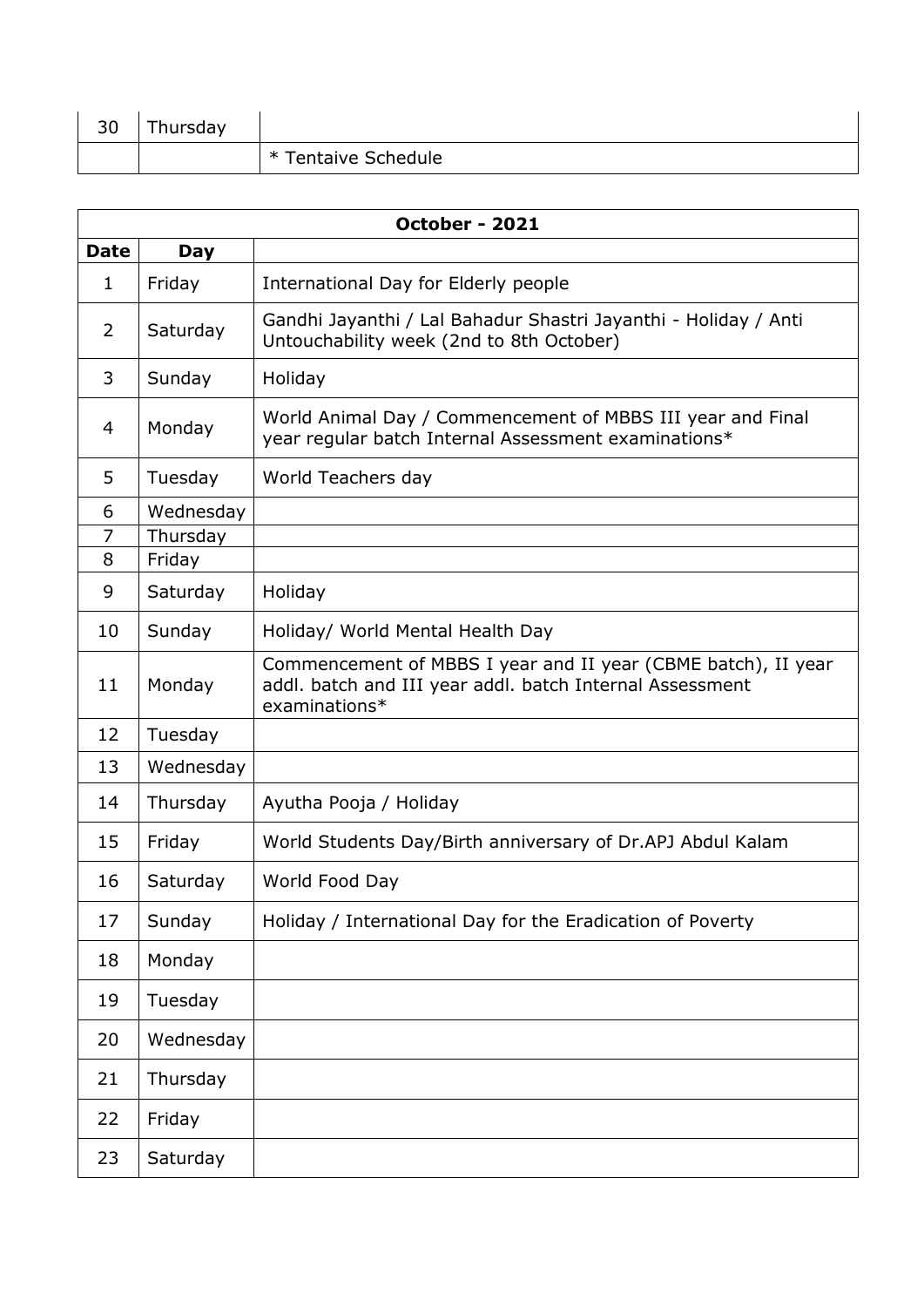| 24 | Sunday    | Holiday / World Polio Day                                                        |
|----|-----------|----------------------------------------------------------------------------------|
| 25 | Monday    |                                                                                  |
| 26 | Tuesday   |                                                                                  |
| 27 | Wednesday | Commencement of MBBS final year addl. batch Internal<br>Assessment examinations* |
| 28 | Thursday  |                                                                                  |
| 29 | Friday    |                                                                                  |
| 30 | Saturday  |                                                                                  |
| 31 | Sunday    | Holiday / National Unity Day                                                     |
|    |           | * Tentaive Schedule                                                              |

| November - 2021 |            |                                               |
|-----------------|------------|-----------------------------------------------|
| <b>Date</b>     | <b>Day</b> |                                               |
| $\mathbf{1}$    | Monday     |                                               |
| $\overline{2}$  | Tuesday    |                                               |
| 3               | Wednesday  |                                               |
| $\overline{4}$  | Thursday   | Deepavali / Holiday                           |
| 5               | Friday     |                                               |
| 6               | Saturday   |                                               |
| $\overline{7}$  | Sunday     | Holiday / National Cancer Awareness Day       |
| 8               | Monday     |                                               |
| 9               | Tuesday    | Legal Services Day                            |
| 10              | Wednesday  | World Immunization Day                        |
| 11              | Thursday   |                                               |
| 12 <sup>2</sup> | Friday     | World Pneumonia Day                           |
| 13              | Saturday   | Holiday                                       |
| 14              | Sunday     | Holiday / Children's Day / World Diabetes Day |
| 15              | Monday     |                                               |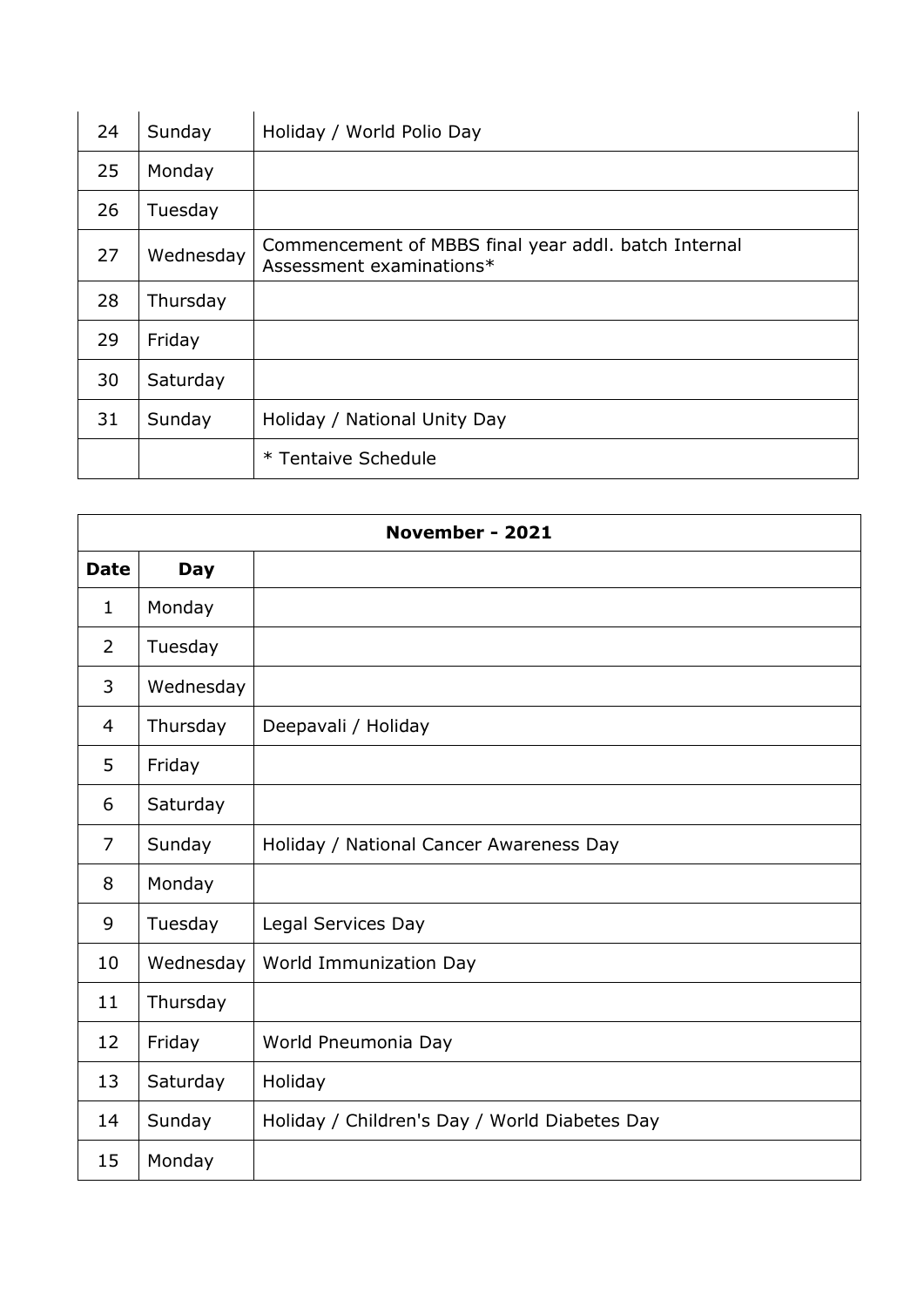| 16 | Tuesday   | International Day for Tolerance and Peace                   |
|----|-----------|-------------------------------------------------------------|
| 17 | Wednesday | National Epilepsy Day                                       |
| 18 | Thursday  |                                                             |
| 19 | Friday    | World Integration Day / World Toilet Day                    |
| 20 | Saturday  | Child Rights Day                                            |
| 21 | Sunday    | Holiday                                                     |
| 22 | Monday    |                                                             |
| 23 | Tuesday   |                                                             |
| 24 | Wednesday |                                                             |
| 25 | Thursday  | International Day for Elimination of Violence against women |
| 26 | Friday    | Constitution Day                                            |
| 27 | Saturday  |                                                             |
| 28 | Sunday    | Holiday                                                     |
| 29 | Monday    |                                                             |
| 30 | Tuesday   |                                                             |
|    |           |                                                             |

| December - 2021 |           |                                                                                                 |
|-----------------|-----------|-------------------------------------------------------------------------------------------------|
| <b>Date</b>     | Day       |                                                                                                 |
| $\mathbf{1}$    | Wednesday | World Aids Day                                                                                  |
| $\overline{2}$  | Thursday  | <b>National Pollution Controls Day</b>                                                          |
| 3               | Friday    | International Day of Disabled Persons                                                           |
| 4               | Saturday  |                                                                                                 |
| 5               | Sunday    | Holiday                                                                                         |
| 6               | Monday    | Commencement of MBBS III year and Final year regular batch<br>Internal Assessment examinations* |
| 7               | Tuesday   |                                                                                                 |
| 8               | Wednesday |                                                                                                 |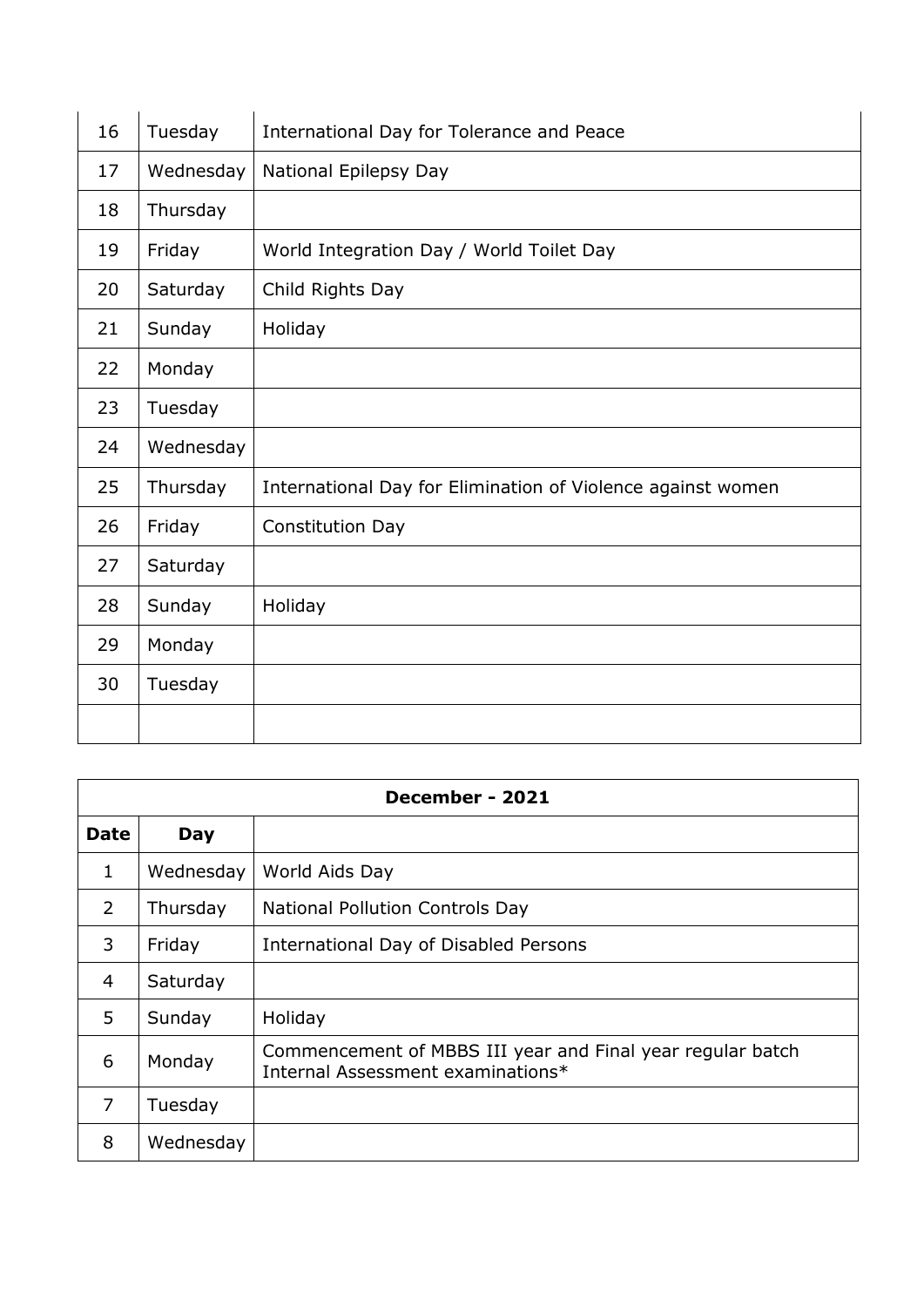| 9  | Thursday  | International Anti Corruption Day                                                                                        |
|----|-----------|--------------------------------------------------------------------------------------------------------------------------|
| 10 | Friday    | Human Rights day                                                                                                         |
| 11 | Saturday  | Holiday                                                                                                                  |
| 12 | Sunday    | Holiday                                                                                                                  |
| 13 | Monday    |                                                                                                                          |
| 14 | Tuesday   | National Energy Conservation Day                                                                                         |
| 15 | Wednesday |                                                                                                                          |
| 16 | Thursday  |                                                                                                                          |
| 17 | Friday    |                                                                                                                          |
| 18 | Saturday  | Minorities Rights Day                                                                                                    |
| 19 | Sunday    | Holiday                                                                                                                  |
| 20 | Monday    | Commencement of MBBS II year, III year addl batch and MBBS<br>final year regular batch Internal Assessment examinations* |
| 21 | Tuesday   |                                                                                                                          |
| 22 | Wednesday |                                                                                                                          |
| 23 | Thursday  | National Farmers' Day / Winter Vacation commence                                                                         |
| 24 | Friday    |                                                                                                                          |
| 25 | Saturday  | Chirstmas - Holiday / Good Governance Day                                                                                |
| 26 | Sunday    | Holiday                                                                                                                  |
| 27 | Monday    | Model exam begins for MBBS Phase II (CBME) batch*                                                                        |
| 28 | Tuesday   |                                                                                                                          |
| 29 | Wednesday |                                                                                                                          |
| 30 | Thursday  |                                                                                                                          |
| 31 | Friday    | Winter vacation ends                                                                                                     |
|    |           | * Tentaive Schedule                                                                                                      |

| January - 2022 |     |  |  |
|----------------|-----|--|--|
| <b>Date</b>    | Day |  |  |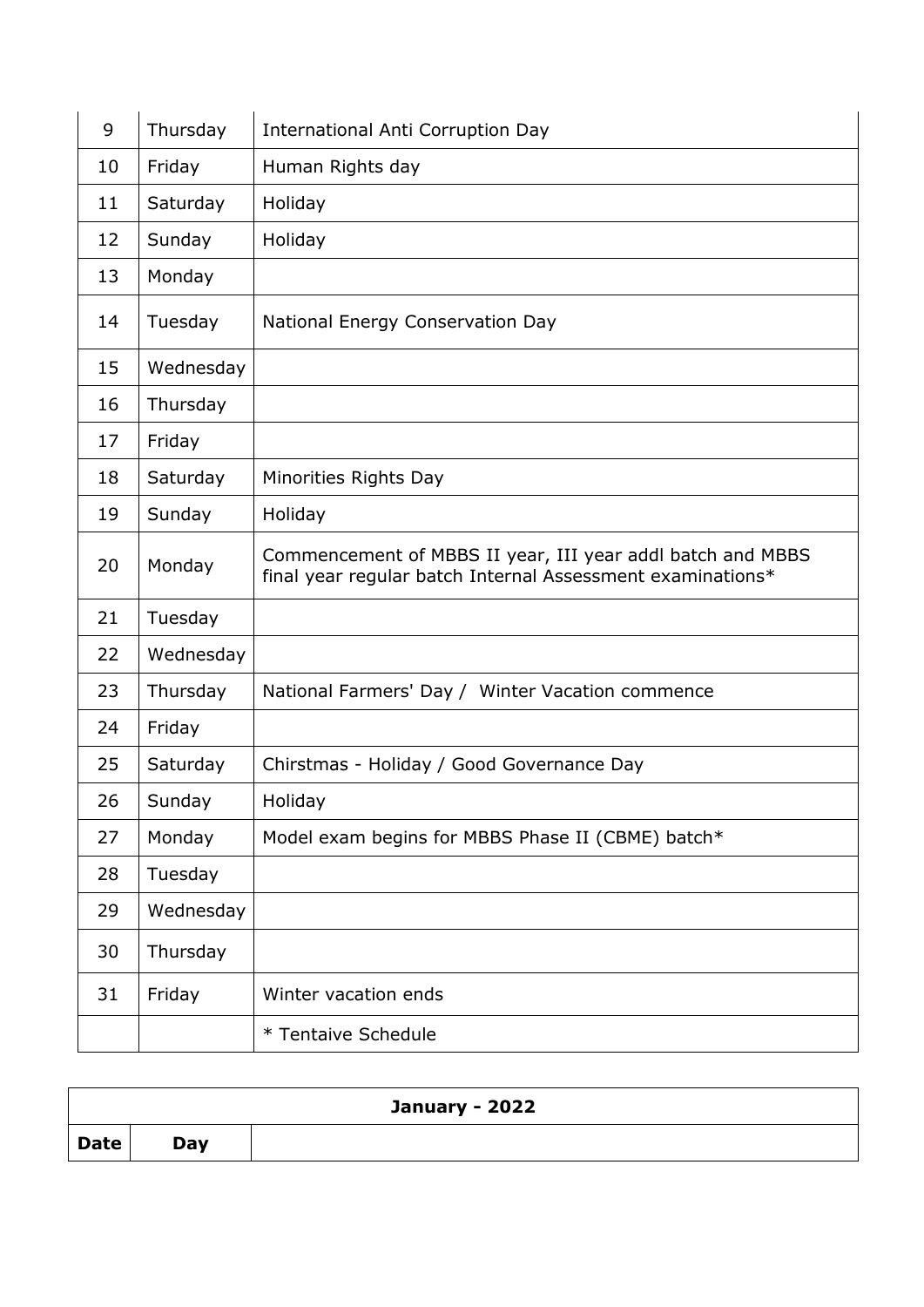| $\mathbf{1}$   | Saturday  | College reopens after winter vacation                                           |
|----------------|-----------|---------------------------------------------------------------------------------|
| $\overline{2}$ | Sunday    | Holiday                                                                         |
| 3              | Monday    | Commencement of MBBS 2021 batch*                                                |
| 4              | Tuesday   | Commencement of MBBS final year addl batch Internal Assessment<br>examinations* |
| 5              | Wednesday |                                                                                 |
| 6              | Thursday  |                                                                                 |
| 7              | Friday    |                                                                                 |
| 8              | Saturday  | Holiday                                                                         |
| 9              | Sunday    | Holiday                                                                         |
| 10             | Monday    |                                                                                 |
| 11             | Tuesday   | Road Safety Week - (11th - 17th January)                                        |
| 12             | Wednesday | National Youth Day                                                              |
| 13             | Thursday  |                                                                                 |
| 14             | Friday    | Pongal / Holiday                                                                |
| 15             | Saturday  | Thiruvalluvar Day / Army day                                                    |
| 16             | Sunday    | Holiday                                                                         |
| 17             | Monday    | Commencement of MBBS first year University Examinations*                        |
| 18             | Tuesday   |                                                                                 |
| 19             | Wednesday |                                                                                 |
| 20             | Thursday  |                                                                                 |
| 21             | Friday    |                                                                                 |
| 22             | Saturday  |                                                                                 |
| 23             | Sunday    | Holiday                                                                         |
| 24             | Monday    | National Girl Child Day / International Day of Education                        |
| 25             | Tuesday   | National Voters' Day                                                            |
| 26             | Wednesday | Republic Day / Holiday                                                          |
| 27             | Thursday  |                                                                                 |
| 28             | Friday    |                                                                                 |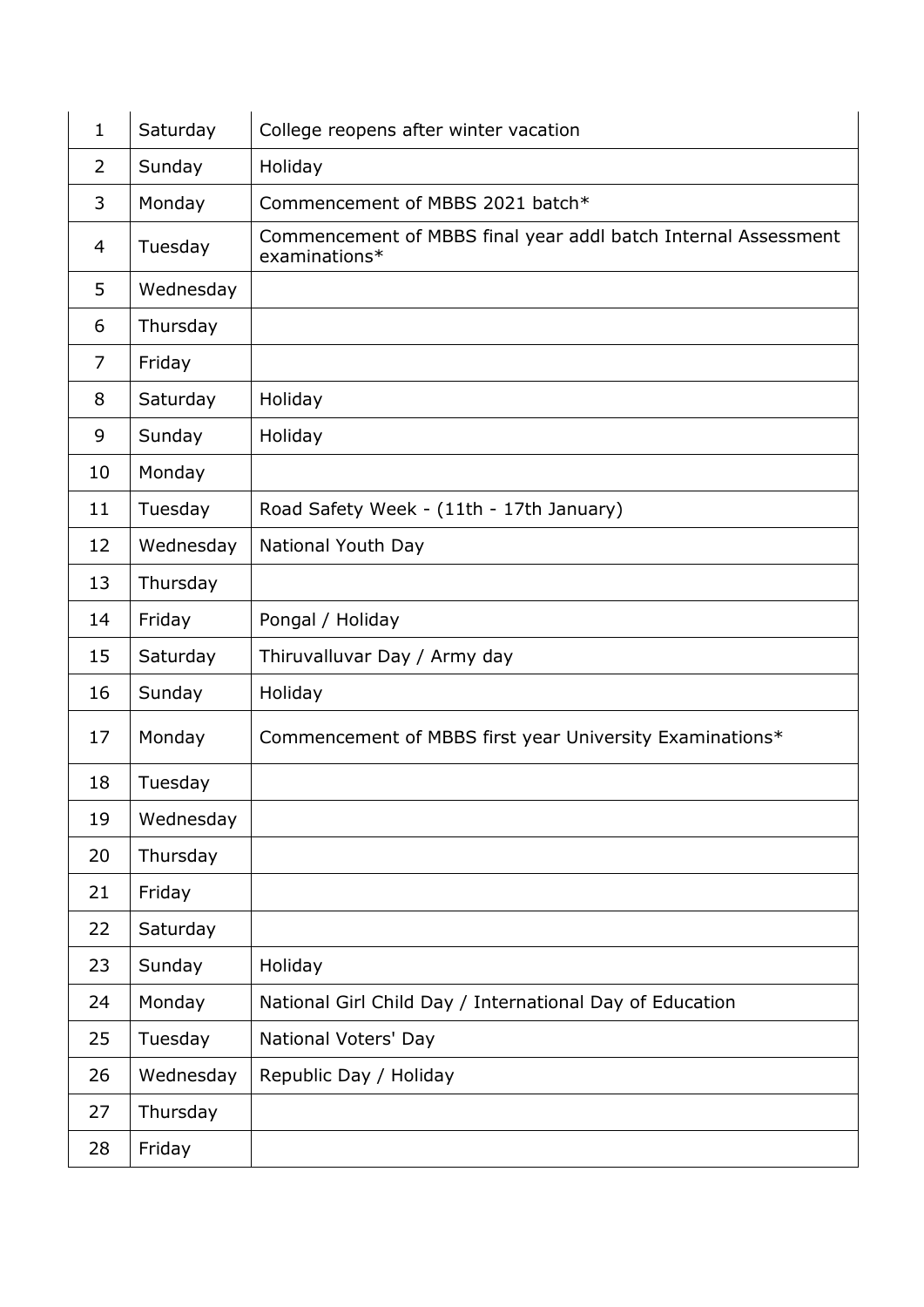| 29 | Saturday |                            |
|----|----------|----------------------------|
| 30 | Sunday   | Holiday / Anti Leprosy Day |
| 31 | Monday   |                            |
|    |          | * Tentaive Schedule        |

|                | Febraury - 2022 |                                                                                                                                 |  |
|----------------|-----------------|---------------------------------------------------------------------------------------------------------------------------------|--|
| <b>Date</b>    | <b>Day</b>      |                                                                                                                                 |  |
| $\mathbf{1}$   | Tuesday         | Commencement of MBBS II, III and Final year University<br>Examinations* / Commencement of PG MD/MS course for 2021-22<br>batch* |  |
| 2              | Wednesday       |                                                                                                                                 |  |
| 3              | Thursday        |                                                                                                                                 |  |
| 4              | Friday          | World Cancer day                                                                                                                |  |
| 5              | Saturday        |                                                                                                                                 |  |
| 6              | Sunday          | International Day of Zero Tolerance to Female Genital Multiation                                                                |  |
| $\overline{7}$ | Monday          | Holiday                                                                                                                         |  |
| 8              | Tuesday         |                                                                                                                                 |  |
| 9              | Wednesday       |                                                                                                                                 |  |
| 10             | Thursday        | National Deworming day                                                                                                          |  |
| 11             | Friday          | International Day of Women and Girls in Science                                                                                 |  |
| 12             | Saturday        | Holiday                                                                                                                         |  |
| 13             | Sunday          | Holiday                                                                                                                         |  |
| 14             | Monday          | National Donor Day                                                                                                              |  |
| 15             | Tuesday         |                                                                                                                                 |  |
| 16             | Wednesday       |                                                                                                                                 |  |
| 17             | Thursday        |                                                                                                                                 |  |
| 18             | Friday          |                                                                                                                                 |  |
| 19             | Saturday        |                                                                                                                                 |  |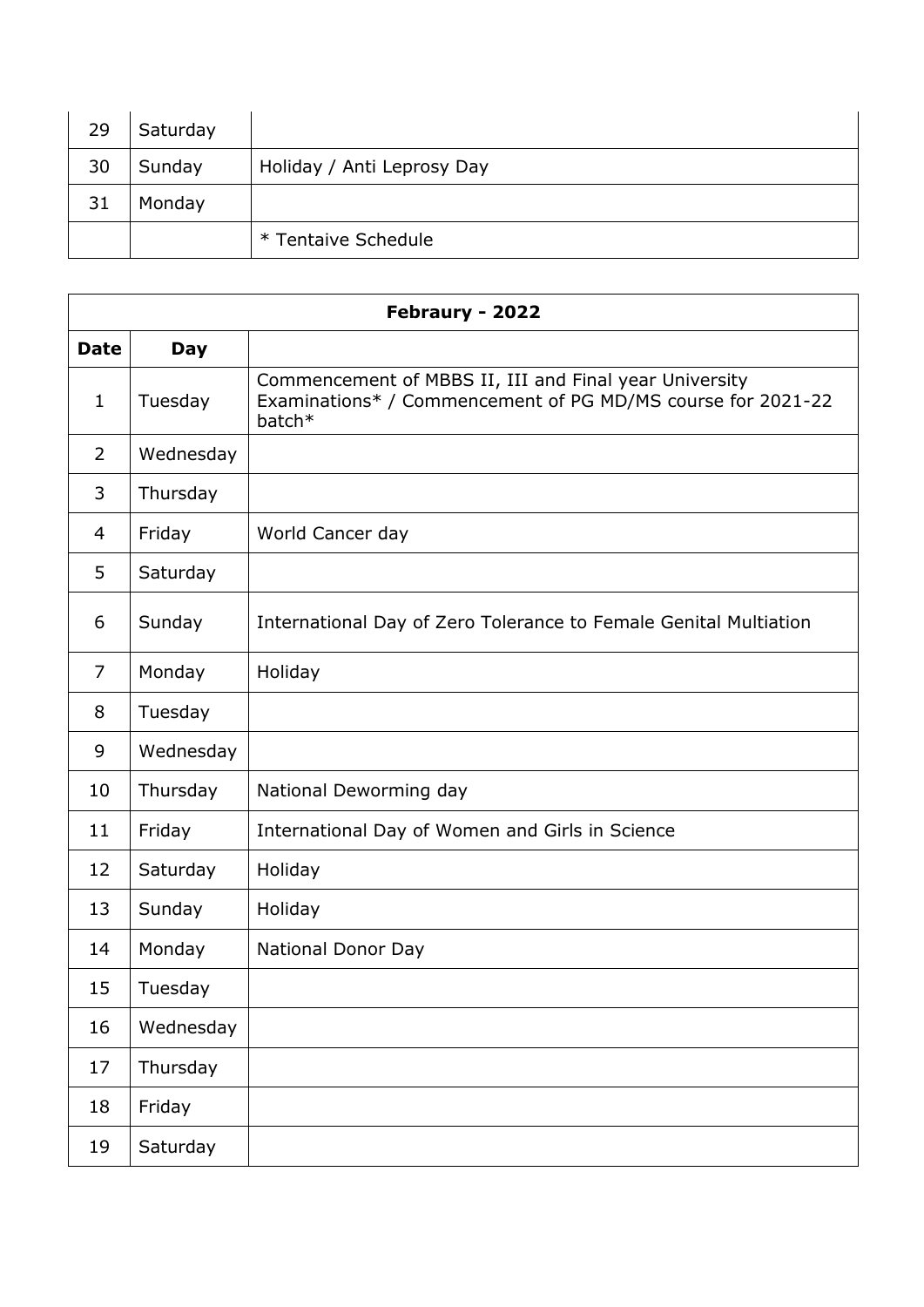| 20 | Sunday    | Holiday / World day of Social Justice |
|----|-----------|---------------------------------------|
| 21 | Monday    | International Mother Language Day     |
| 22 | Tuesday   |                                       |
| 23 | Wednesday |                                       |
| 24 | Thursday  |                                       |
| 25 | Friday    |                                       |
| 26 | Saturday  |                                       |
| 27 | Sunday    | Holiday                               |
| 28 | Monday    | National Science Day                  |
|    |           | * Tentaive Schedule                   |

| <b>March - 2022</b> |            |                           |
|---------------------|------------|---------------------------|
| <b>Date</b>         | <b>Day</b> |                           |
| $\mathbf{1}$        | Tuesday    | Zero Discrimnation Day    |
| 2                   | Wednesday  |                           |
| 3                   | Thursday   |                           |
| $\overline{4}$      | Friday     | National Safety Day       |
| 5                   | Saturday   |                           |
| 6                   | Sunday     | Holiday                   |
| $\overline{7}$      | Monday     |                           |
| 8                   | Tuesday    | International Women's day |
| 9                   | Wednesday  |                           |
| 10                  | Thursday   | World Kidney Day          |
| 11                  | Friday     |                           |
| 12                  | Saturday   | Holiday                   |
| 13                  | Sunday     | Holiday                   |
| 14                  | Monday     |                           |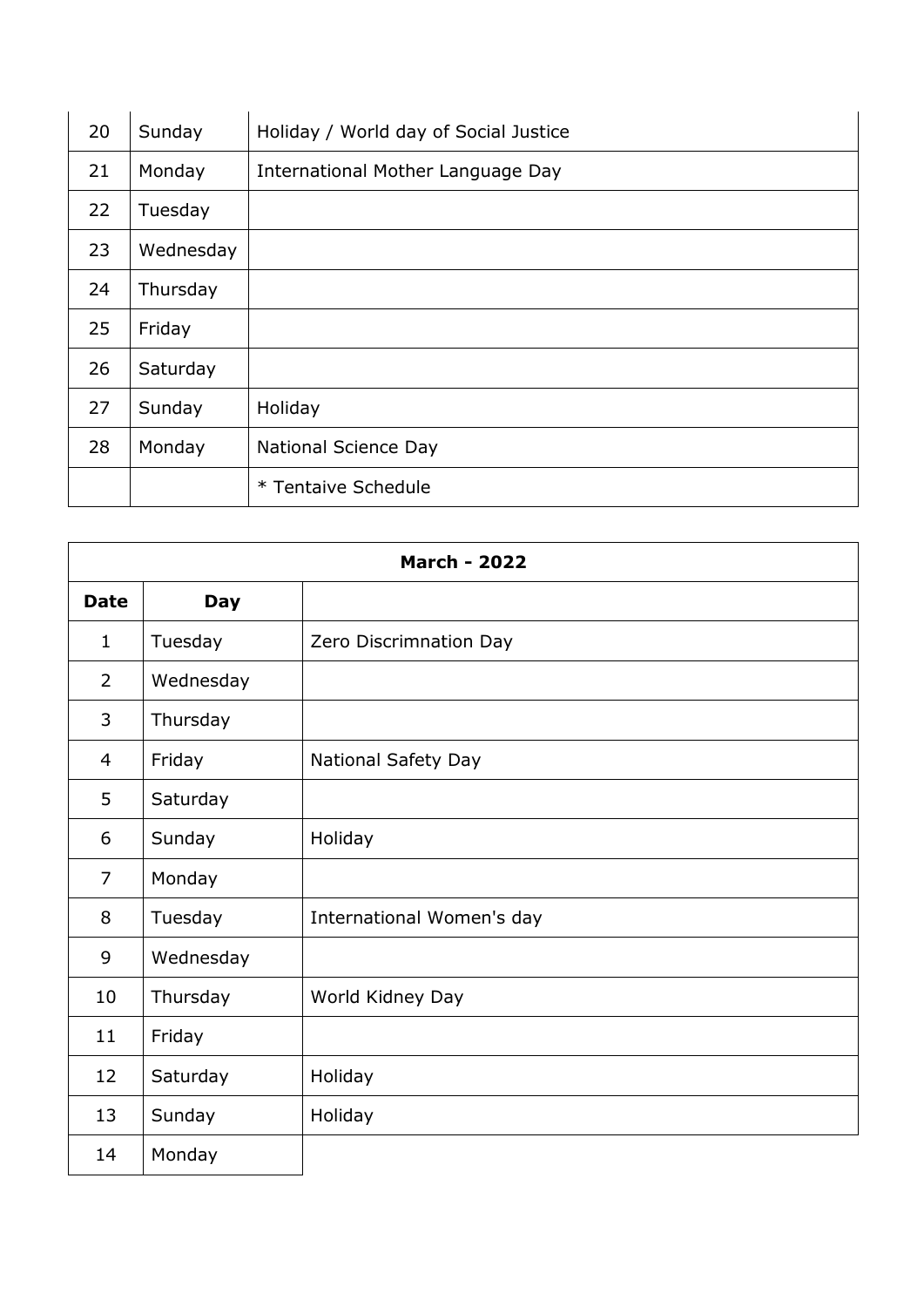| 15 | Tuesday   | World Consumer Rights Day                                                                    |
|----|-----------|----------------------------------------------------------------------------------------------|
| 16 | Wednesday |                                                                                              |
| 17 | Thursday  |                                                                                              |
| 18 | Friday    |                                                                                              |
| 19 | Saturday  |                                                                                              |
| 20 | Sunday    | Holiday / International Day of Happiness                                                     |
| 21 | Monday    | World Down Syndrome Day / International Day for the<br>Elimination of Racial Discrimination  |
| 22 | Tuesday   | World Water Day                                                                              |
| 23 | Wednesday | Commencement of MBBS III year and Final year addl batch<br>Internal Assessment examinations* |
| 24 | Thursday  | World TB Day                                                                                 |
| 25 | Friday    |                                                                                              |
| 26 | Saturday  |                                                                                              |
| 27 | Sunday    | Holiday                                                                                      |
| 28 | Monday    |                                                                                              |
| 29 | Tuesday   |                                                                                              |
| 30 | Wednesday |                                                                                              |
| 31 | Thursday  |                                                                                              |

| <b>April - 2022</b> |           |                                                       |
|---------------------|-----------|-------------------------------------------------------|
| <b>Date</b>         | Day       |                                                       |
| $\mathbf{1}$        | Friday    | Prevention of Blindness Week (01st to 7th April)      |
| $\overline{2}$      | Saturday  | World Autism Awareness day                            |
| 3                   | Sunday    | Holiday                                               |
| 4                   | Monday    | Commencement of University Examinations for PG MD/MS* |
| 5                   | Tuesday   |                                                       |
| 6                   | Wednesday |                                                       |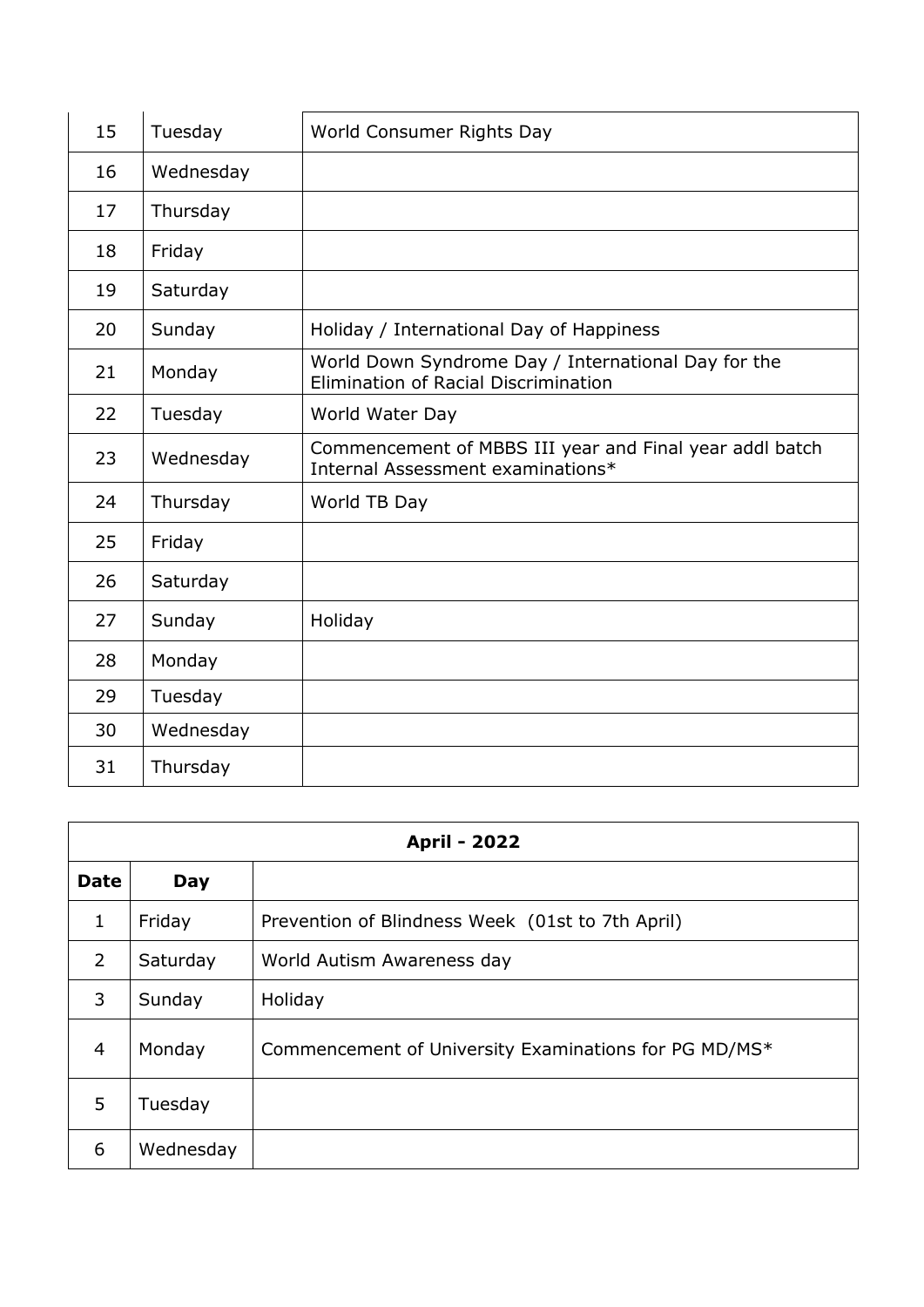| $\overline{7}$ | Thursday  | World Health day                             |
|----------------|-----------|----------------------------------------------|
| 8              | Friday    |                                              |
| 9              | Saturday  | Holiday                                      |
| 10             | Sunday    | Holiday                                      |
| 11             | Monday    |                                              |
| 12             | Tuesday   |                                              |
| 13             | Wednesday |                                              |
| 14             | Thursday  | Tamil New Year / Ambedkar Jayanthi / Holiday |
| 15             | Friday    |                                              |
| 16             | Saturday  |                                              |
| 17             | Sunday    | Holiday / World Hemophilia Day               |
| 18             | Monday    | World Heritage Day                           |
| 19             | Tuesday   |                                              |
| 20             | Wednesday |                                              |
| 21             | Thursday  |                                              |
| 22             | Friday    | World Earth Day                              |
| 23             | Saturday  | World Book Day                               |
| 24             | Sunday    | Holiday                                      |
| 25             | Monday    | World Malaria Day                            |
| 26             | Tuesday   |                                              |
| 27             | Wednesday |                                              |
| 28             | Thursday  | World Day for Safety and Health at Work      |
| 29             | Friday    |                                              |
| 30             | Saturday  |                                              |
|                |           | * Tentaive Schedule                          |

| May - 2022 |            |  |  |  |
|------------|------------|--|--|--|
| Date       | <b>Day</b> |  |  |  |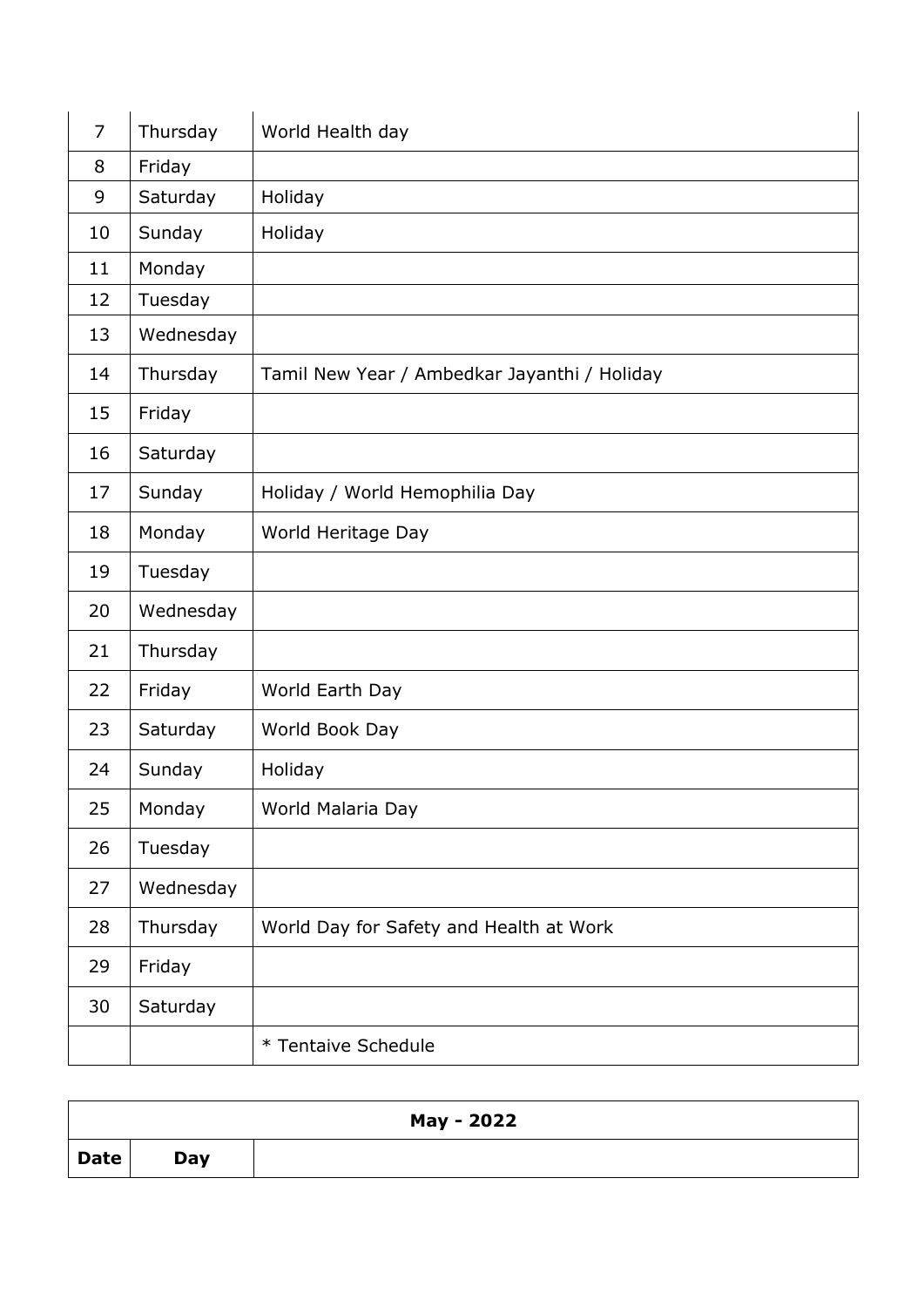| $\mathbf{1}$   | Sunday    | International Labour Day / Holiday                                     |
|----------------|-----------|------------------------------------------------------------------------|
| $\overline{2}$ | Monday    |                                                                        |
| 3              | Tuesday   | World Asthma Day                                                       |
| 4              | Wednesday |                                                                        |
| 5              | Thursday  | <b>International Midwives Day</b>                                      |
| 6              | Friday    |                                                                        |
| $\overline{7}$ | Saturday  |                                                                        |
| 8              | Sunday    | Holiday / Mothers Day / World Thalassemia Day / World Red Cross<br>Day |
| 9              | Monday    |                                                                        |
| 10             | Tuesday   |                                                                        |
| 11             | Wednesday | National Technology Day                                                |
| 12             | Thursday  | <b>International Nurses Day</b>                                        |
| 13             | Friday    |                                                                        |
| 14             | Saturday  | Holiday                                                                |
| 15             | Sunday    | Holiday                                                                |
| 16             | Monday    | Dengue Prevention Day                                                  |
| 17             | Tuesday   | World Hypertension Day                                                 |
| 18             | Wednesday | Summer Vacation begins                                                 |
| 19             | Thursday  |                                                                        |
| 20             | Friday    |                                                                        |
| 21             | Saturday  |                                                                        |
| 22             | Sunday    | Holiday                                                                |
| 23             | Monday    |                                                                        |
| 24             | Tuesday   |                                                                        |
| 25             | Wednesday |                                                                        |
| 26             | Thursday  |                                                                        |
| 27             | Friday    |                                                                        |
| 28             | Saturday  |                                                                        |